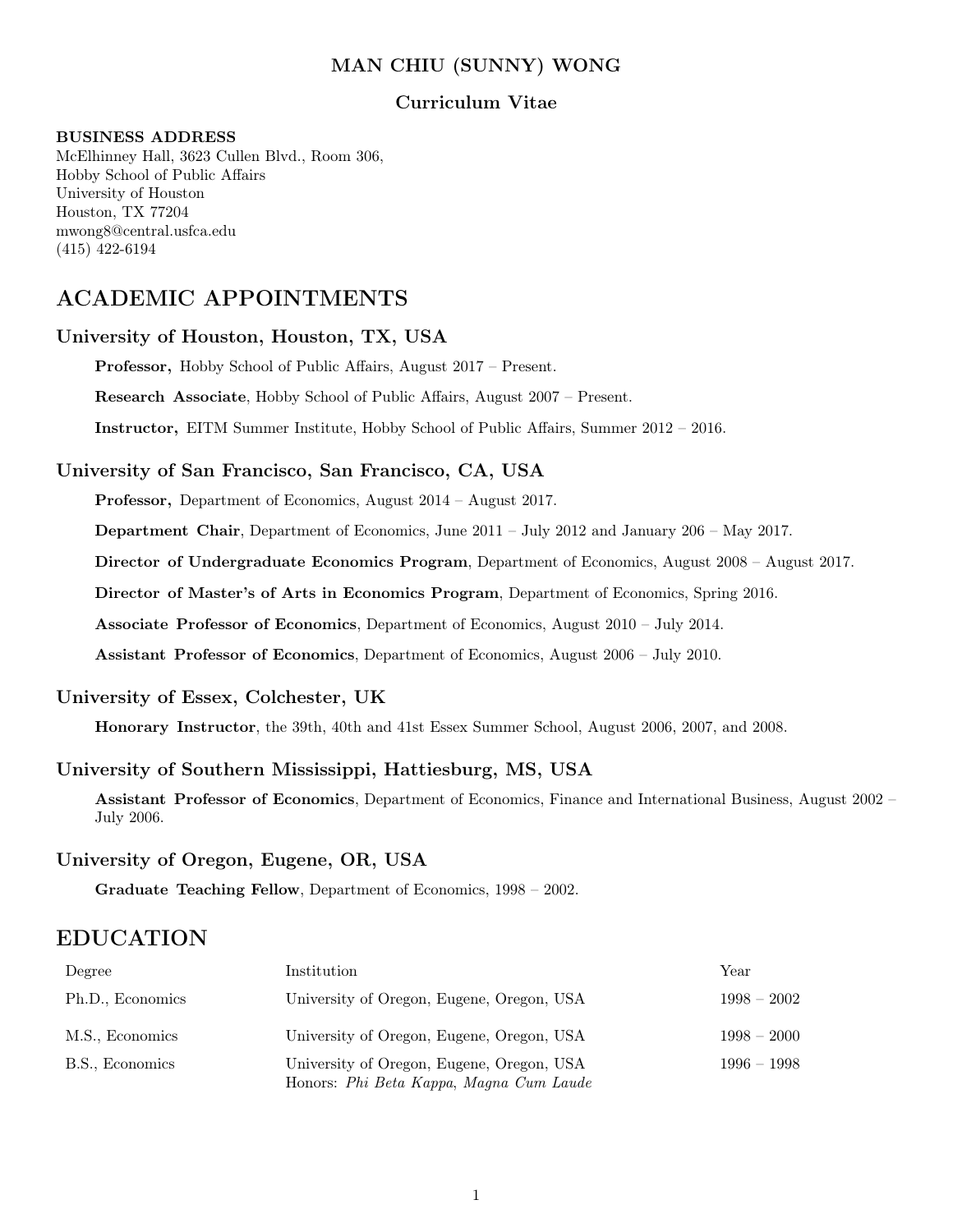# RESEARCH INTERESTS

International Trade and Foreign Direct Investment Macro-learning Dynamics EITM Monetary Policy Political Economy Time Series Analysis

# RESEARCH

## Peer-Reviewed Research-Related Book & Book-In-Progress

- 1. The Empirical Implications of Theoretical Models: Unifying Formal and Empirical Analysis in the Political, Social, and Economic Science (Completed Manuscript), coauthored with J. Granato, and M. Lo. Under Contract with Cambridge University Press, New York.
- 2. The Role of Policymakers in Business-Cycle Fluctuations (2006), coauthored with J. Granato, Cambridge University Press, New York (ISBN-10: 0521860164). Paperback version released in July 2012 (ISBN-13: 978-0-512-39076-7).

# Peer-Reviewed Journal Articles

- 1. State-level FDI and within-occupation wage inequality in the United States (2019), with M. Wang and H. Zhuang. Applied Economics Letters, 26, 770-776.
- 2. Capital Flow Management Policies and Riskiness of External Liability Structures: The Role of Local Financial Markets (2017), with W. Sheng. Open Economies Review, 21, 461-498.
- 3. Individual Attitudes Toward the Impact of MNCs on Domestic Businesses: How Important are Individual Characteristics and Country-level Traits? (2016), with J Daniels and M. Wang. Applied Economics Letters, 23, 526-531.
- 4. EITM: An Assessment with an Application to Economic Voting (2015), with J. Granato, C. Huang, K. W. Wan, C.-H. Wang. Electoral Studies, 40, 372-393..
- 5. Rational Speculative Bubbles in the US Stock Market and Political Cycles (2015), with M. Wang. Finance Research Letters, 13, 1-9.
- 6. Political Science and Empirical Implications of Theoretical Model (2015), with J. Granato and M. Lo. International Encyclopedia of the Social & Behavioral Sciences (2nd edition), 453-458.
- 7. International Comovement of Economic Fluctuations: A Spatial Analysis (2015), M. Wang and J. Granato. World Development, 67, 186-201.
- 8. FDI Location and the Relevance of Spatial Linkages: Evidence from Provincial and Industry FDI in China (2014), with S. Sharma and M. Wang. Review of International Economics, 22, 86-104.
- 9. Happiness and Leisure across Countries: Evidence from International Survey Data (2014), with M. Wang. Journal of Happiness Studies, 15, 85-118.
- 10. The Effect of Foreign Direct Investment on International Migration: Does Education Matter? (2013), with M. Wang and J. Granato. The World Economy, 36, 537-562.
- 11. International R&D Transfer and Technical Efficiency: Evidence from Panel Study using Stochastic Frontier Analysis (2012), with M. Wang. World Development, 40, 1982-1998.
- 12. Leisure and happiness in the U.S.: Evidence from Survey Data (2011), with M. Wang. Applied Economics Letters, 18, 1813-1816.
- 13. Inward FDI, Remittances, and Out-migration (2011), with M. Wang. Applied Economics Letters, 18, 1405-1409.
- 14. Modeling and Testing the Diffusion of Expectations: An EITM Approach (2011), with J. Granato & M. Lo. Electoral Studies, 30, 389-398.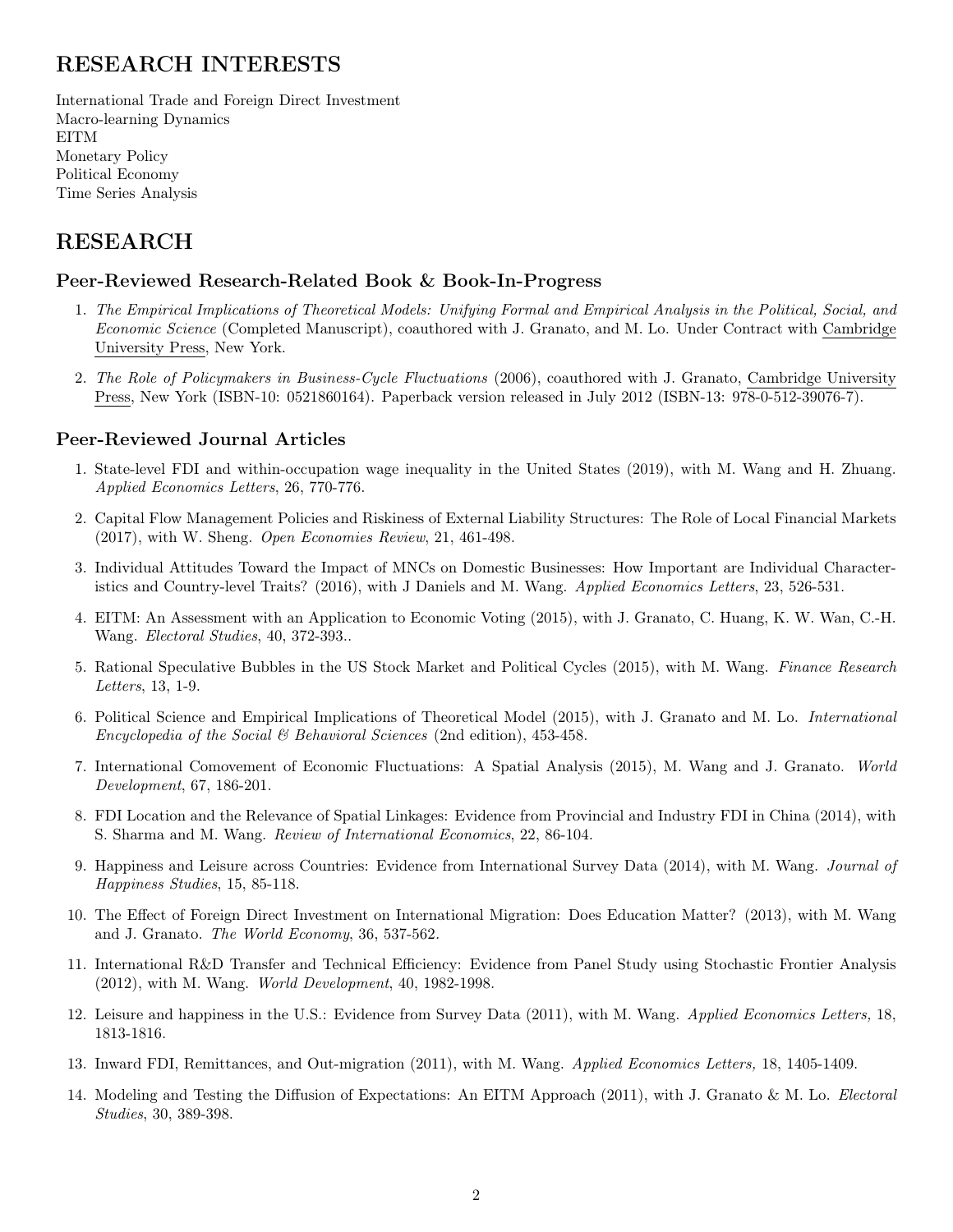- 15. FDI, Education, and Economic Growth: Quality Matters (2011), with M. Wang. Atlantic Economic Journal, 39, 103-115.
- 16. A Framework for Unifying Formal and Empirical Analysis (2010), with J. Granato & M. Lo. American Journal of Political Science, 54, 783-797.
- 17. The Empirical Implications of Theoretical Models (EITM): A Framework for Methodological Unification (2010), J. Granato & M. Lo. *Política y gobierno*, 17, 25-57.
- 18. FDI and Economic Growth: The Growth Accounting Perspective (2009), with M. Wang. The Economic Inquiry, 47, 701-710.
- 19. What Drives Economic Growth? The Case of Cross-Border M&A and Greenfield FDI Activities (2009), with M. Wang. Kyklos, 62, 316-330.
- 20. Learning from the Expectations of Others (2008), with J. Granato & E. Guse. Macroeconomic Dynamics, 12, 345-377.
- 21. Ranking Economics Journals, Economics Departments and Economists Using Teaching-Based Research Productivity (2008), with M. Lo & F. Mixon. Southern Economic Journal, 74, 894-906.
- 22. Foreign Direct Investment Outflows and Business-Cycle Fluctuations (2007), with M. Wang. Review of International Economics, 15, 146-163.
- 23. A Note on Romer's Openness-Inflation Relation: The Responsiveness of AS and AD to Economic Openness and Monetary Policy  $(2007)$ , with J. Granato & M. Lo. *Applied Economics*,  $39(2)$ , 191-197.
- 24. What Explains the Deviations of Purchasing Power Parity across Countries? International Evidence from Macro Data (2006), with M. Lo. Economics Letters, 91, 229-235.
- 25. Testing Monetary Policy Intentions in Open Economies (2006), with J. Granato & M. Lo. Southern Economic Journal, 72, 730-746.
- 26. Using Monetary Policy to Coordinate Price Information: Implications for Economic Stability and Development (2005), with J. Granato. The Whitehead Journal of Diplomacy and International Relations, 6, 49-60.
- 27. Learning Dynamics in Monetary Policy: The Robustness of an Aggressive Inflation Stabilizing Policy (2005), with M. Wang. Journal of Macroeconomics, 27, 143-151.
- 28. Political Campaign Advertising Dynamics (Lead Article) (2004), with J. Granato. Political Research Quarterly, 57, 349-361.

#### Other Publications

- 1. Effects of Foreign Direct Investment on Firm-level Technical Efficiency: Stochastic Frontier Model Evidence from Chinese Manufacturing Firms (2016), with M. Wang. Atlantic Economic Journal, 44, 335-361.
- 2. Ranking Economics Journals and Articles, Economics Departments, and Economists Using Teaching-Focused Research Productivity: 1991-2011 (2015), with M Lo, F. Mixon Jr., C. Asarta. Perspectives on Economic Education Research, 9, 119-133.
- 3. Information Diffusion in a Cobweb World (2005), with M. Wang. SWDSI 2005 Program and Proceedings, 258 268.
- 4. Economic Openness to Long-Run Price Behavior: QTM and PPP Effects (2003), with M. Lo. ACME 2003 Program and Proceedings,  $335 - 338$ .
- 5. Ranking Institutions based on Economic Education Scholarship (2005), with M. Lo. In Franklin G. Mixon, Jr. (ed.), Shaping the Learning Curve: Essays on Economic Education, BookSurge Publishing, 125 – 133.
- 6. Exchange-Rate Implications on Open Monetary Policy Making (Forthcoming), with M. Lo. In Frank Columbus, (ed.), Contemporary Issues in International Finance, Nova Science.
- 7. Test Your Economic Meltdown IQ (2008), with J. Artus, H. Fischer, M. Lehmann, J. Veitch, and B. Wydick, San Francisco Chronicle, August 24, 2008.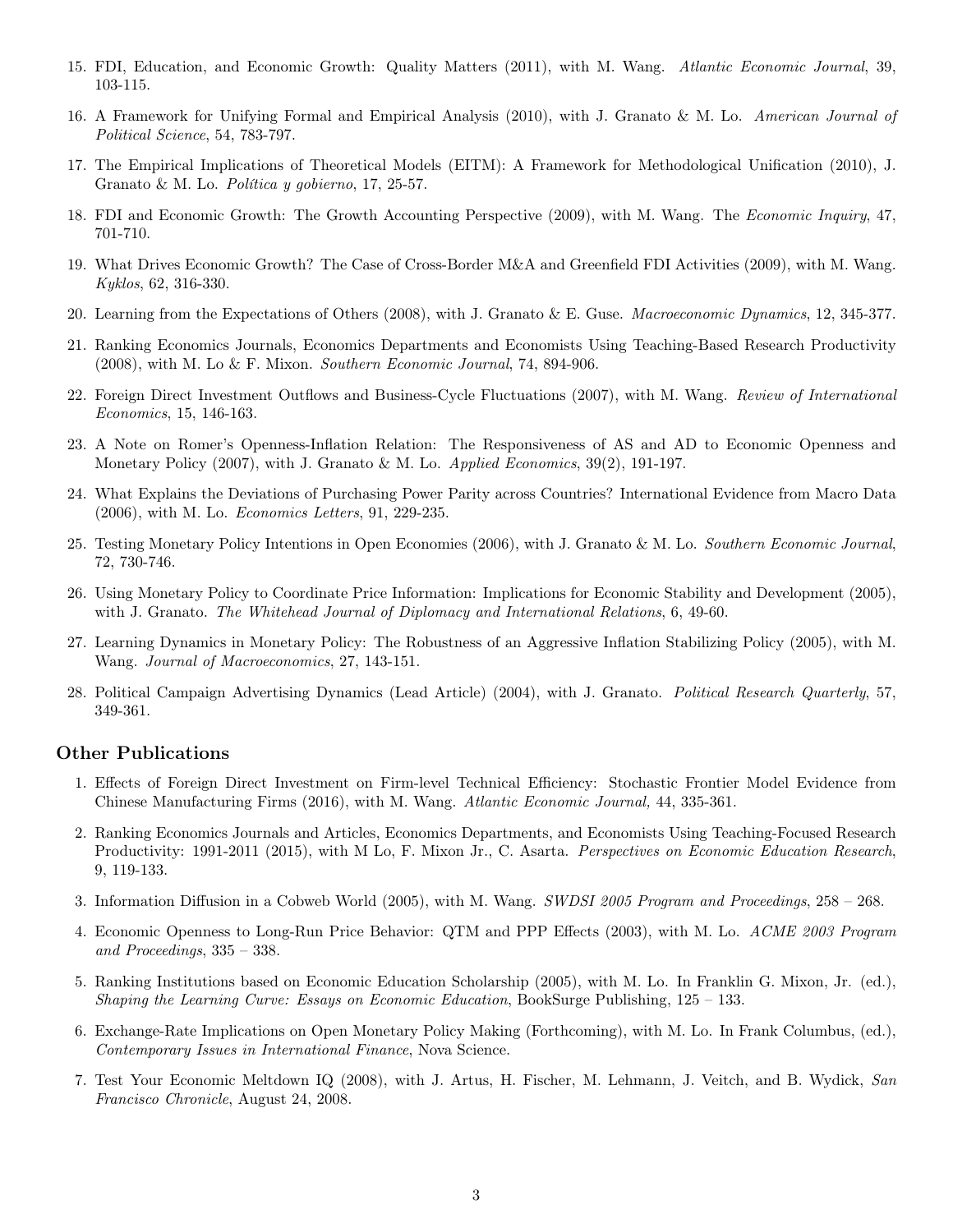# Working Papers Under Review

- 1. Modeling the Efficiency of Information Diffusion: The Bilateral Transmission of Political–economic Information, with E. Guse.
- 2. The Role of Multilateralism of the WTO in International Trade Stability, with A. Chowdhury, X. Liu, and M. Wang.
- 3. Cultural Interdependence as a Source of FDI Motivations, with S. Chakraborty and M. Wang.

#### Projects In Progress

- 1. The Investment Casualties of War: Global Impacts of Armed Conflict on Foreign Direct Investment Inflows, with Reinhard Cate. In progress.
- 2. FDI and Education Outcomes in Developing Countries, with M. Wang. In progress.

#### Dissertation

• Essays on Learning Dynamics, Monetary Policy and Macroeconomic Outcomes (with Best Field Paper Award), University of Oregon, June 2002.

Dissertation Chair: Professor George Evans

Committee Members: Professors Shankha Chakraborty, Steve Haynes, and John Orbell

#### Presentations

- 1. Eastern Economic Association, New York City, NY, February 21 23, 2003. Presentation: "The Boomerang Effect: Learning from the Expectations of Others."
- 2. Midwest Economic Association, St. Louis, MO, March 28 30, 2003. Presentation: "The Boomerang Effect: Learning from the Expectations of Others."
- 3. Midwest Theory and International Conference, Indiana University, Bloomington, IN, October 17 19, 2003. Presentation: "Foreign Direct Investment Outflows and Business-Cycle Fluctuations."
- 4. Midwest Economic Association, Chicago, IL, March 18 21, 2004. Presentation: "The Diffusion of Inflation Expectations: Theory and Evidence."
- 5. Midwest Macroeconomics Meetings, Iowa State University, Ames, IA, May 14 16, 2004. Presentation: "The Diffusion of Inflation Expectations: Theory and Evidence."
- 6. Southwest Decision Science Institute Conference, Dallas, TX, March 1 5, 2005. Presentation: "Information Diffusion in a Cobweb World."
- 7. Midwest Economic Association, Milwaukee, WI, March 11 13, 2005. Presentation: "Information Diffusion in a Cobweb World."
- 8. Seminar, Department of Economics, Marquette University, Milwaukee, WI, October 28, 2005. Presentation: "Learning from the Expectations of Others."
- 9. Southern Economics Association, Washington, DC, November 18 20, 2005. Presentation: "The Diffusion of Inflation Expectations: Theory and Evidence"
- 10. Seminar, Department of Economics, St. Cloud State University, Saint Cloud, MN, February 3, 2006. Presentation: "Learning from the Expectations of Others."
- 11. International Political Economy Society (IPES) Conference, Princeton University, Princeton, NJ, November 17 18, 2006.

Presentation: "What Explains Recent Changes in International Monetary Policy Attitudes toward Inflation? Evidence from Developed Countries."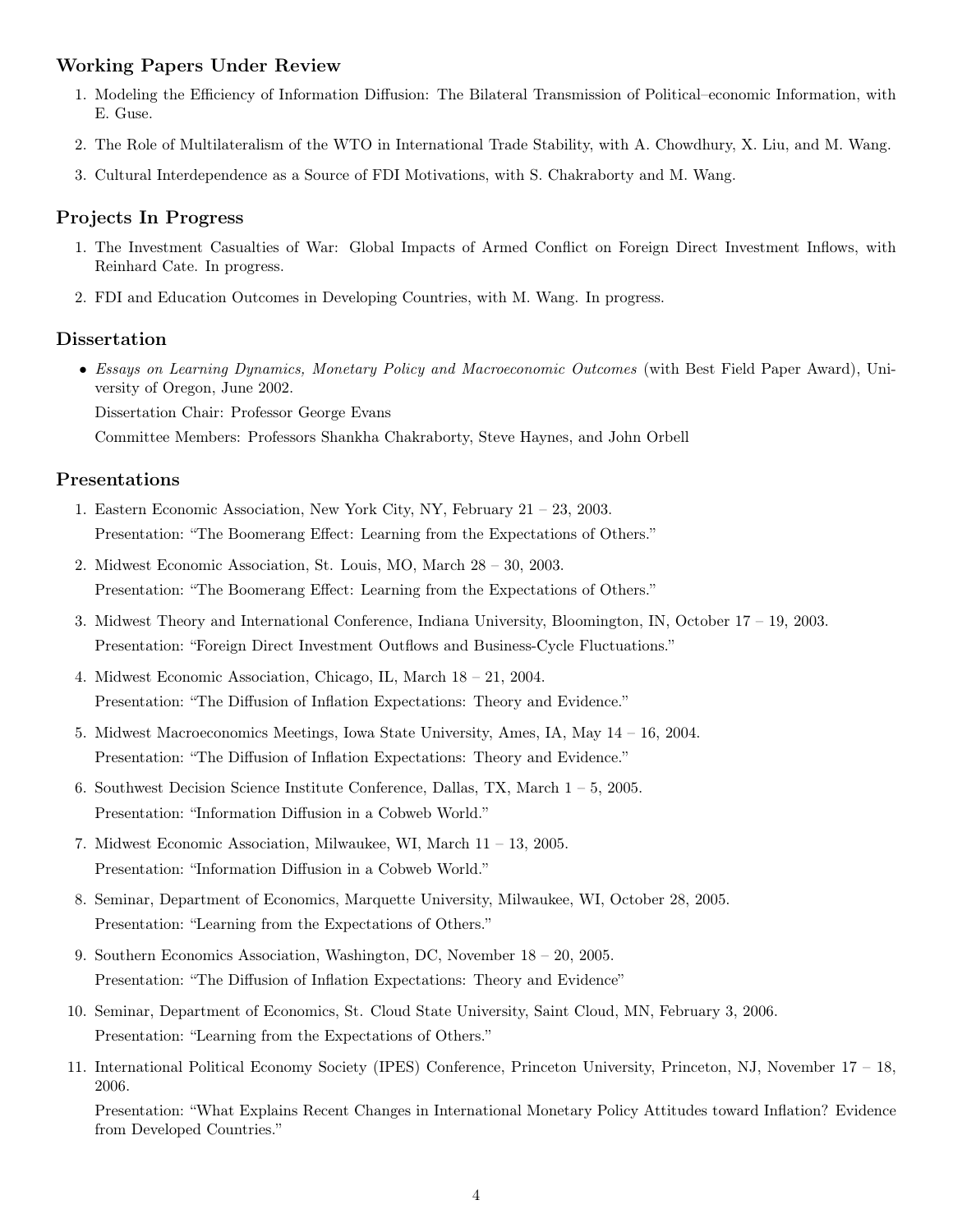- 12. Association for Public Economic Theory Conference, Vanderbilt University, Nashville, TN, July 6 8, 2007. Presentation: "The Diffusion of Inflation Expectations: Theory and Evidence"
- 13. Midwest Economic Association, Cleveland, OH, March 19 22, 2009. Presentation: "Expectational Interactions on Inflation Expectations"
- 14. Seminar, Department of Economics, Sonoma State University, Rohnert Park, CA, March 19, 2010. Presentation: "Modeling Information Diffusion: Theory and Evidence"
- 15. Seminar, Department of Economics, West Virginia University, Morgantown, WV, November 12, 2010. Presentation: "A Spatial Analysis of Aggregate and Industry-Level FDI in China"
- 16. Canadian Economics Association, University of Calgary, Calgary, Alberta, Canada, June 7 10, 2012. Presentation: "Spatial Analysis of Interdependence of World Business Cycles"
- 17. Seminar, Department of Political Science, University of Houston, Houston, TX, March 15, 2013. Presentation: "Social Behavior and Evolutionary Dynamics: A Genetic Algorithm Approach"
- 18. Western Economics Association, Seattle, WA, June 28 July 1, 2013. Presentation: "A stochastic frontier analysis of foreign ownership, industry spillovers, and technical efficiency: Evidence from Chinese manufacturing firms"
- 19. Midwest Trade Meetings, Dallas, TX, November 10 November 12, 2017. Presentation: "FDI in Cultural Space: Cultural Interconnectedness & FDI Expansion – A Spatial Approach"

# Research Grants and Grant Proposals

- 1. Faculty Development Research/Equipment Award, University of San Francisco Spring 2007, Spring 2008, Fall 2008, 2009, 2010, Spring 2012
- 2. Faculty Development Scholarly Travel Award, University of San Francisco Fall 2006, Fall 2007, Spring 2009, Summer 2012, Summer 2013
- 3. Summer Research Grant, University of Southern Mississippi, 2003.

# TEACHING

### Courses Taught at the University of Houston

#### 2017-Present

Spring 2019: (1) POLC 6352: Quanatitative Methods and Applications; (2) POLC 6317: Statistical Methods For Policy Research IV. Fall 2018: (1) POLC 6313: Fundamentals of Policy Analysis; (2) POLC 6316: Statistical Methods for Policy Research III; Spring 2018: (1) POLC 6352: Quanatitative Methods and Applications; (2) POLC 6317: Statistical Methods For Policy Research IV. Fall 2017: (1) POLC 6313: Fundamentals of Policy Analysis; (2) POLC 6316: Statistical Methods for Policy Research III.

### 2018-Present, Summer, Inter-university Consortium for Political and Social Research (ICPSR) Summer Program, University of Michigan

Linear Regression Analysis in the Social Sciences (Houston, TX)

### 2012-2016 Summer, Hobby School of Public Affairs, University of Houston, Houston, TX, USA

Empirical Implications of Theoretical Models (Ph.D. level)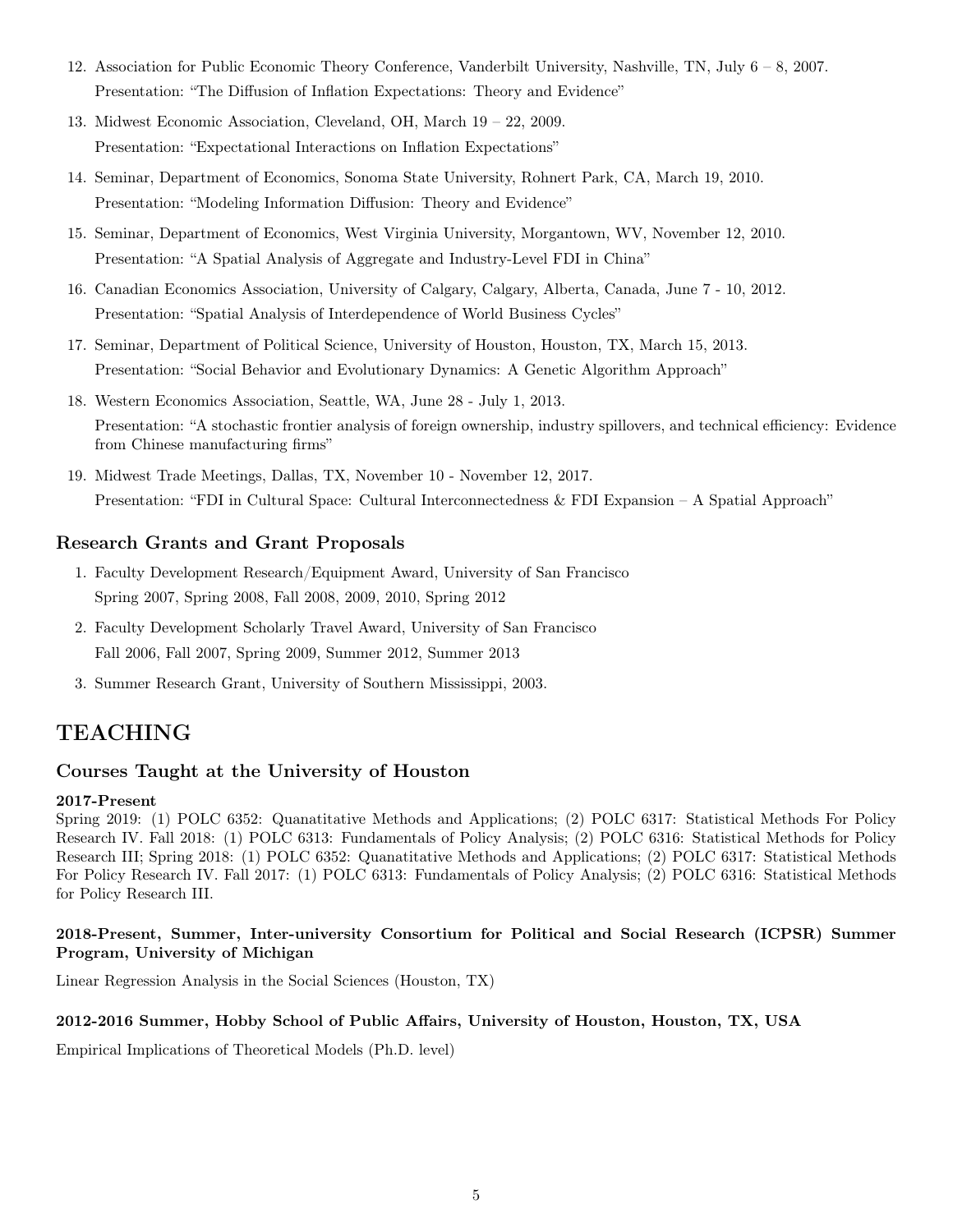# Courses Taught at Other Institutions

### 2006–2017, Department of Economics, University of San Francisco

Spring 2017: (1) APS 690: Quantitative Methods; (2) ECON 602: Graduate Macroeconomics; (3) ECON 312: Intermediate Macroeconomics; Fall 2016: (1) ECON 650: Graduate Money and Banking; (2) ECON 651: Monetary Economics; Fall 2015: (1) ECON 650: Graduate Money and Banking; (2) ECON 651: Monetary Economics; Spring 2016: (1) MSFA 716: Macroeconomics for Finance; (2) APS 690: Quantitative Methods; (3) ECON 602: Graduate Macroeconomics; (4) ECON 312: Intermediate Macroeconomics; Fall 2014: (1) ECON 650: Graduate Money and Banking; (2) ECON 651: Monetary Economics; Spring 2015: (1) MSFA 716: Macroeconomics for Finance; (2) APS 690: Quantitative Methods; (3) ECON 602: Graduate Macroeconomics; (4) ECON 312: Intermediate Macroeconomics; Fall 2014: (1) ECON 650: Graduate Money and Banking; (2) ECON 651: Graduate Monetary Economics; (3) MSFA 716: Macroeconomics for Finance; Spring 2014: (1) MSFA 716: Macroeconomics for Finance (2 units); (2) ECON 602: Graduate Macroeconomics - MAEC Section; (3) ECON 602: Graduate Macroeconomics - IDEC Section; Fall 2013: (1) ECON 650: Graduate Money and Banking; (2) ECON 651: Graduate Monetary Economics; Spring 2013: (1) MSFA 716: Macroeconomics for Finance (2 units); (2) ECON 602: Graduate Macroeconomics - MAEC Section; (3) ECON 602: Graduate Macroeconomics - IDEC Section; (4) ECON 312: Intermediate Macroeconomics; Fall 2012 (on sabbatical leave); Spring 2012: (1) ECON 712: Financial Markets (2 units); (2) ECON 716: Macroeconomics for Finance (2 units) ; (3) ECON 602: Graduate Macroeconomics - MAEC Section; (4) ECON 602: Graduate Macroeconomics - IDEC Section; Fall 2011: (1) ECON 762: Matlab for Risk Modeling (1 unit); (2) ECON 712: Financial Markets (2 units); (3) ECON 716: Macroeconomics for Finance (2 units); (4) ECON 650: Graduate Money and Banking; (5) ECON 390: Foreign Direct Investment in Asia (2 units); (5) ECON 112: Principles of Macroeconomics; Spring 2011: (1) ECON 602: Graduate Macroeconomics; (2) ECON 312: Intermediate Macroeconomics; Fall 2010: (1) ECON 762: Matlab for Risk Modeling (1 unit); (2) ECON 650: Graduate Money and Banking; (3) ECON 452: Model Federal Reserve (2 units); (4) ECON 112: Principles of Macroeconomics; Spring 2010: (1) ECON 602: Graduate Macroeconomics; (2) ECON 312: Intermediate Macroeconomics; Fall 2009: (1) ECON 650: Graduate Money and Banking; (2) ECON 452: Model Federal Reserve (2 units); (3) ECON 112: Principles of Macroeconomics; Spring 2009: (1) ECON 602: Graduate Macroeconomics; (2) ECON 312: Intermediate Macroeconomics; Fall 2008: (1) ECON 650: Graduate Money and Banking; (2) ECON 390/452: Model Federal Reserve (2 units); (3) ECON 112: Principles of Macroeconomics; Spring 2008: (1) ECON 602: Graduate Macroeconomics; (2) ECON 312: Intermediate Macroeconomics; (3) ECON 112: Principles of Macroeconomics; Fall 2007: (1) ECON 650: Graduate Money and Banking; (2) ECON 390/452: Model Federal Reserve (2 units); (3) ECON 112: Principles of Macroeconomics; Spring 2007: (1) ECON 602: Graduate Macroeconomics; (2) ECON 112: Principles of Macroeconomics; Fall 2006: (1) ECON 650: Graduate Money and Banking; (2) ECON 112: Principles of Macroeconomics.

### 2006-2008 Summer, University of Essex, Colchester, UK

Empirical Implications of Theoretical Models (Ph.D. level)

### 2002-2006, University of Southern Mississippi, Hattiesburg, MS, USA

Money and Banking; Introduction to Statistics; Principles of Microeconomics; Principles of Macroeconomics; and International Economics.

#### 2000-2002, University of Oregon, Eugene, OR, USA

Econometrics (I); and Econometrics (II)

# Chair / Advisor on Graduate Thesis Advising

#### Ph.D. Students

- 1. Wyman Wan, Department of Political Science, University of Houston, Houston, TX Dissertation: Alternative Models of Myopic Retrospection: An EITM Approach Served as an outside member of dissertation committee, 2012 – 2015.
- 2. Gautham Udupa, Department of Economics, University of Houston, Houston, TX Dissertation: Multinational Firms, Trade, and the Trade-Comovement Puzzle Served as an outside member of dissertation committee, 2018.
- 3. Yewande Olapade, Department of Economics, University of Houston, Houston, TX Dissertation: Essays on the Economic Impacts of China'S WTO Accession Served as an outside member of dissertation committee, 2019.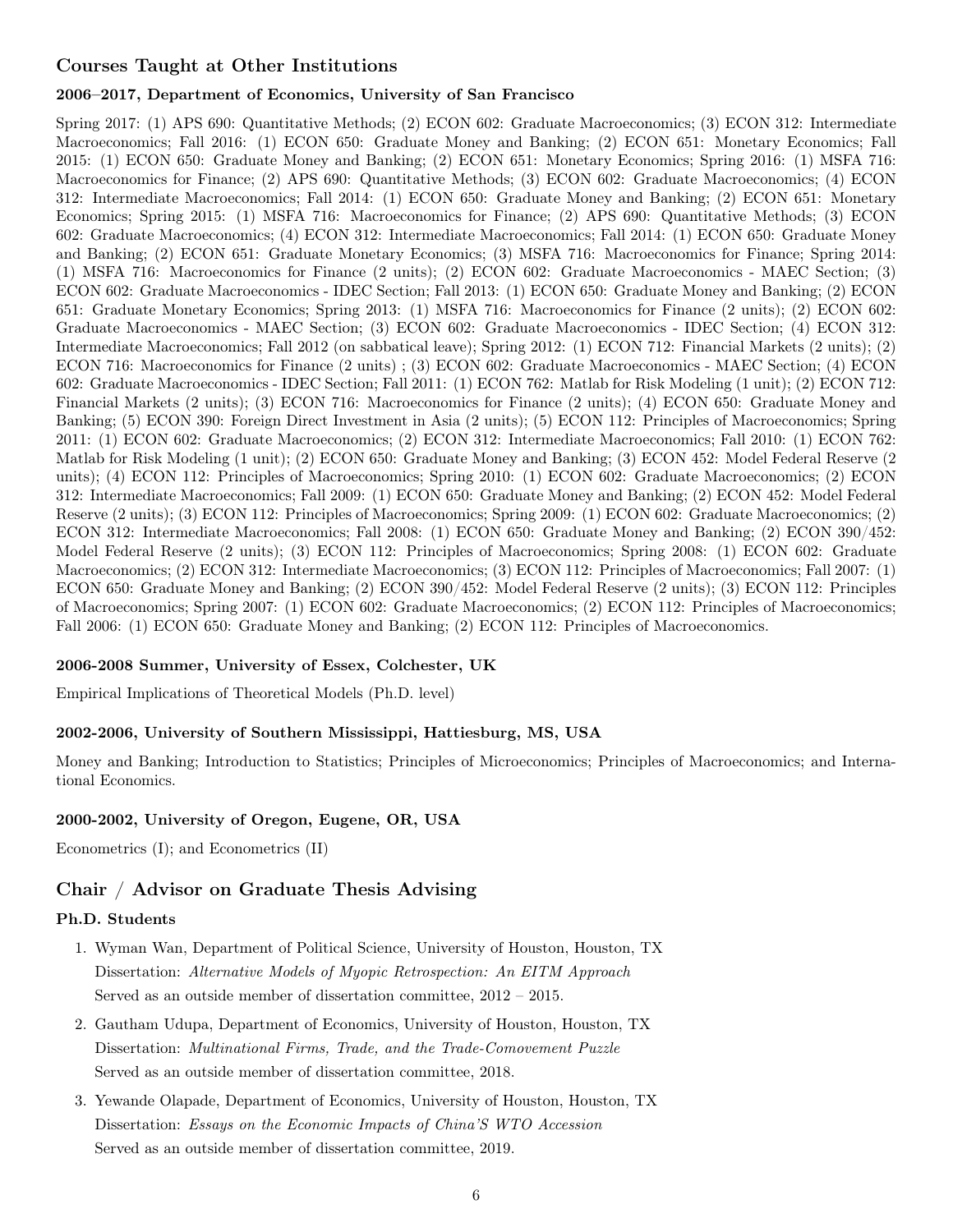#### M.A. in Economics

- 1. HanSui Hsiao (Fall 2006): Foreign Direct Investment and Foreign Trade: Substitutes or Complements?
- 2. Jenny Fang (Fall 2007): The Effect of Education Quality and Foreign Direct Investment on Economic Growth
- 3. Yi-Chun Lei (Fall 2007): Housing Market Volatility and House Price: A Cross-Country Investigation
- 4. Allen Baumgardner (Spring 2010): Learning Dynamics in Macroeconomics (Directed Study)
- 5. Sophiya Das (Spring 2011): The Effect of Institutional Quality on Consumption, Income and Growth
- 6. Asha Shepard (Spring 2011): Education and Crime: Evidence from US State-level Data
- 7. Nadja Benes (Spring 2015): The Relevance of Economic, Institutional and Cultural Determinants for Venture Capital Investments. A US-Europe Comparison

#### M.A. in International and Development Economics

- 1. Efua Bannerman (Spring 2007 Fall 2007): Foreign Direct Investment and Natural Resource Abundance; What is the Relationship to Economic Development, Income Inequality and Poverty? Do institutions and Good Governance Matter?
- 2. Gonzalo de los Rios (Fall 2007 Spring 2009): Money in Experimental Macroeconomics
- 3. Sekou Tour (Fall 2007 Spring 2009): FDI and International Firm Productivity
- 4. Jane Adams Oshiomhole (Spring 2008 Spring 2009): Foreign Direct Investment and Migration in China: Complements or Substitutes?
- 5. Mariama Yakubu (Spring 2008 Spring 2009): The Impact of Foreign Direct Investment on Brain Drain: The Case of India
- 6. Sameh Habib (Spring 2009 Spring 2010): The Impact of Legislative Incentives on Foreign and Domestic Investment
- 7. Yada Saraneeyatham (Spring 2009 Spring 2010): The Motivations of Indian FDI in Thailand
- 8. Kittiyaratch Thanakornmonkkonchai (Fall 2009 Spring 2011): Foreign Direct Investment, Political Stability and Economic Growth
- 9. Skyler Wilson (Fall 2009 Spring 2011): Foreign Direct Investment and Economic Growth: Structural-Based vs. Bank-Based Financial Development
- 10. Raj Thiagaraj (Fall 2009 Spring 2011): The Effect of Infrastructure of Foreign Direct Investment
- 11. Thanida Pornprayuth (Fall 2010 Spring 2012: Effects of Outward Migration on FDI Inflows in Thailand
- 12. Nitikarn Montripisut (Fall 2010 Spring 2012): International Tourism and Foreign Direct Investment in Thailand
- 13. Joy Utanakhong Mayaki (Fall 2010 Spring 2012): With Good Governance will They Come? Effect of Foreign Aid on Foreign Direct Investment: Evidence from Africa
- 14. Cong Huang (Fall 2010 Spring 2012): The Impact of Local Environmental Quality on International Tourism Demand: The Case of China

The thesis was cited by The Associated Press on August 13th, 2013.

- 15. Baizhu Chen (Fall 2011 Spring 2013): Duration Dependence and Rational Bubbles in the Chinese Financial Market
- 16. Zoe Zou (Fall 2012 Spring 2014): Chinese FDI in African Countries
- 17. Nilza Abdurramane (Fall 2012 Spring 2014): Foreign Direct Investment and Firm Efficiency in Mozambique
- 18. Odbayar Batmunkh (Fall 2012 Spring 2014): Exchange Rate Regimes and Commodity Prices
- 19. Hang Kim Pham (Fall 2013 Spring 2015): Does Foreign Direct Investment Promote Economic Growth in Vietnam?
- 20. Travis Clark (Fall 2013 Spring 2015sent): The Effects of Mergers and Acquisitions and Greenfield FDI in Vietnam
- 21. David Mayom (Fall 2013 Spring 2015): FDI and Employment: The Case of Rwanda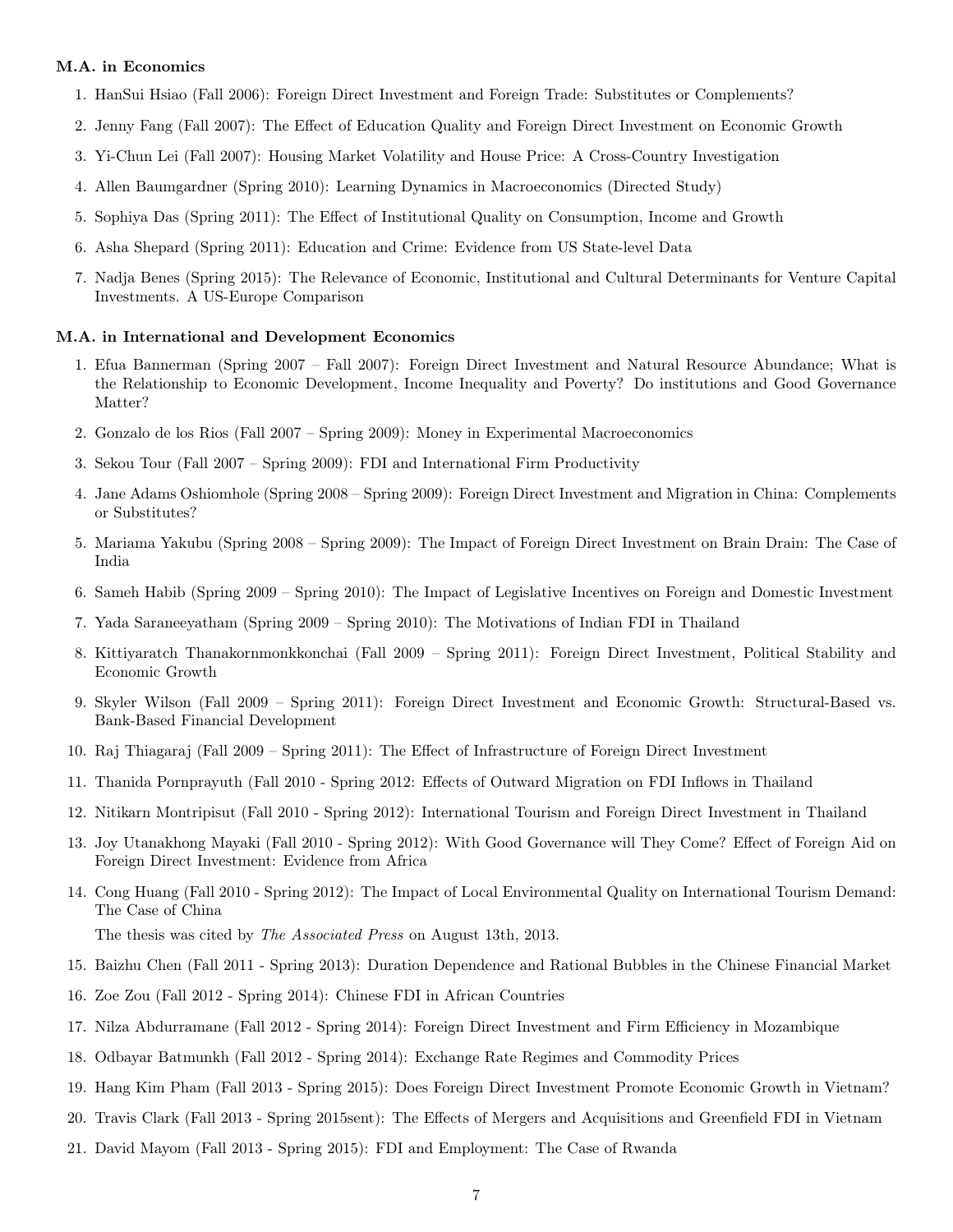- 22. Manny Kaliontzaki (Fall 2013 Spring 2015ent): The Curious Case of Greece: The Impact of Fiscal Policy Shocks on Key Macroeconomic Variables
- 23. Joseph Asciuto (Fall 2014 Spring 2016): Financial Markets and International Trade Volatility
- 24. Reinhard Cate (Fall 2014 Spring 2016): The Investment Casualties of War: Global Impacts of Armed Conflict on Foreign Direct Investment
- 25. John Costigan (Fall 2014 Spring 2016): The Effect of Financial Sector Development on FDI-led Economic Growth in China
- 26. Abdinasir Hersi (Fall 2014 Spring 2016): Remittances and Inflation in Developing Countries

# Research Advising / Directed Study for Undergraduate Students

- 1. Katharine Mei Mei Ng (Spring 2009: 2 units): The Effects of Institutional Quality on Foreign Ownership. The paper was presented in Carroll Round Conference at Georgetown University, April 2010. The paper was also selected for publication in Carroll Round Proceedings in 2011.
- 2. Andy Pansini: Fall 2009 (4 units): Intermediate Macroeconomics Spring 2010 (4 units): Money and Banking
- 3. Eugene Li (Spring 2010: 4 units): Principles of Microeconomics

# Other Teaching Activities

- Essex Summer School at the University of Essex Course Taught: Empirical Implications of Theoretical Models (Ph.D. Level), Summer 2006, 2007 and 2008.
- New Course Development ECON 390/452: Model Federal Reserve (2 units), Fall 2007, Fall 2008. ECON 390: Foreign Direct Investment in Asia, Fall 2011.
- Organized University Symposiums, with Federal Reserve Bank of San Francisco (FRBSF) Fall 2007 (November 30, 2007), with FRBSF and SFSU [Attendances: about 130]. Fall 2008 (November 18, 2008), with FRBSF and SFSU [Attendances: about 140]. Fall 2010 (November 16, 2010), with FRBSF, SFSU, St. Mary's College of California [Attendances: about 120].
- Organized Federal Reserve Bank Tours for both undergraduate and graduate students in downtown San Francisco Fall 2007, Fall 2007, Spring 2008, Summer 2008, Fall 2008, Spring 2009, Spring 2010, Fall 2010, Spring 2011, Fall 2011, Spring 2012, Spring 2013, Fall 2013, and Spring 2014.
- Organized Wells Fargo Museum Tours for both undergraduate and graduate students in downtown San Francisco Fall 2009 (November 5, 2009).

# SERVICE

Service to the University of San Francisco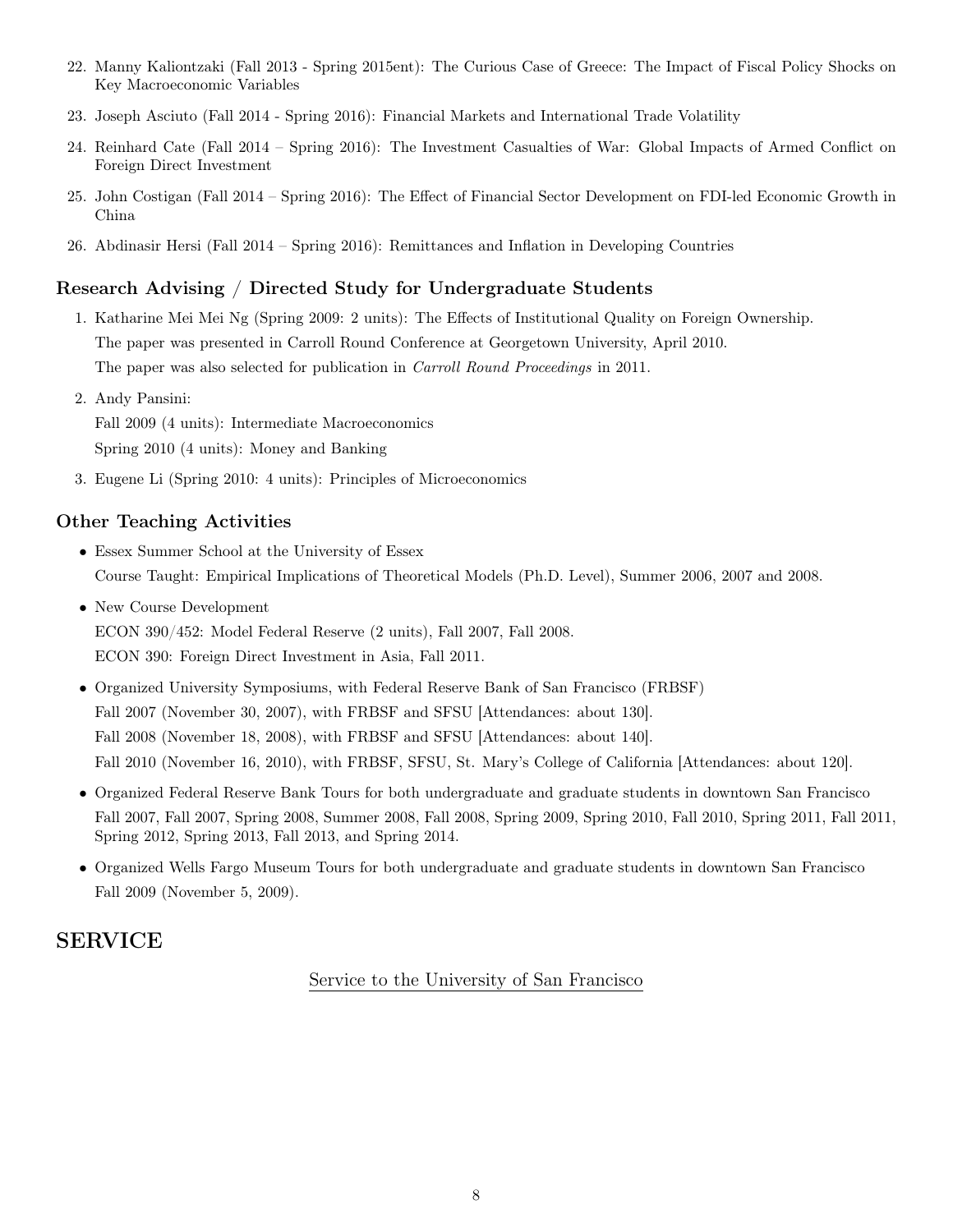# (1) Department Level

# (a) Department of Economics, University of San Francisco

• Co-Director of Undergraduate Economics Program, Department of Economics, Fall 2013 – Spring 2017.

Academic advising for about 100 Economics majors and minors in every semester.

Overseeing the 4+1 BA/MA ECON and IDEC programs

Established a Facebook page for the undergraduate economics program so that the department can communicate with undergraduates and alumni more effectively. I periodically upload the department news, upcoming departmental events, job opportunities, and faculty research and teaching interests on the Facebook page.

Webtrack Advising for Economics majors and minor, Summer 2009, 2010, 2011, and 2013.

Fast-Track Advising for Economics majors and undeclared students, Summer 2008.

• Chair of the Faculty Search Committee, Department of Economics, Fall 2015 – Spring 2016.

I chaired the faculty search of International Macroeconomic Position last year. We received 196 applications. It took a total of 25 hours (at least 6 days, 4 hours a day) for me to go over all applications. We selected 30 job candidates and I interviewed all of them in the AEA conference in three days (30 minutes per interview). I also attended all job candidates' on- campus research presentations and teaching demonstrations last year.

• Acting Director of Master's of Arts in Economics Program, Department of Economics, Spring 2016.

My main responsibility was to review applications for the MA ECON program for Fall 2016. I reviewed 96 applications in the semester of Spring 2016. The enrollment was doing very well. We have 22 first-year MA ECON students enrolled in Fall 2016.

- Director of Undergraduate Economics Program, Department of Economics, Spring 2007 Spring 2013.
- Department Chair, Department of Economics, July 2011 August 2012.

Managing departmental staff and communicating with faculty members regarding departmental matters (such as, organizing departmental meetings).

Coordinating an effective curriculum (including the scheduling of courses, assigning teaching assistants for courses, and searching for adjunct faculty members to cover some of the Principles courses), and

Resolving any students' problems and conduct issues.

Communicating with the Dean and Associate Dean regarding the conditions of the department.

Attending all Arts Council meetings and College Council meetings every week to discuss the departmental and the College issues.

Communicating with other department chairs to coordinate some adjustments of interdisciplinary curriculum.

Three Faculty Searches – drafting advertisement for faculty positions, reporting faculty search progress to the Dean, reviewing more than 100 applications, interviewing 32 job candidates in two days, and scheduling 10 campus visits.

Participating in the Program Assistant Search

Chairing Grade Appeal Committee

• Departmental Committees, Department of Economics

Chair of Faculty Search Committee, Fall 2011 - Spring 2012.

Interviewed job candidates in the American Economic Association Conference, January 7-9, 2012.

Faculty Search Committee, Fall 2006, 2007, 2008, 2009, 2010, 2011, 2013, 2015

Interviewed job candidates in the American Economic Association Conference, January 3-4, 2009.

• Faculty Mentor to Professor Suparna Chakraborty, Department of Economics, Fall 2012 – Spring 2013.

# (b) Masters of Arts in Asia Pacific Studies (MAPS), University of San Francisco

• Academic Advisory Committee, Center for Asian Pacific Studies, Fall 2014 - Spring 2015.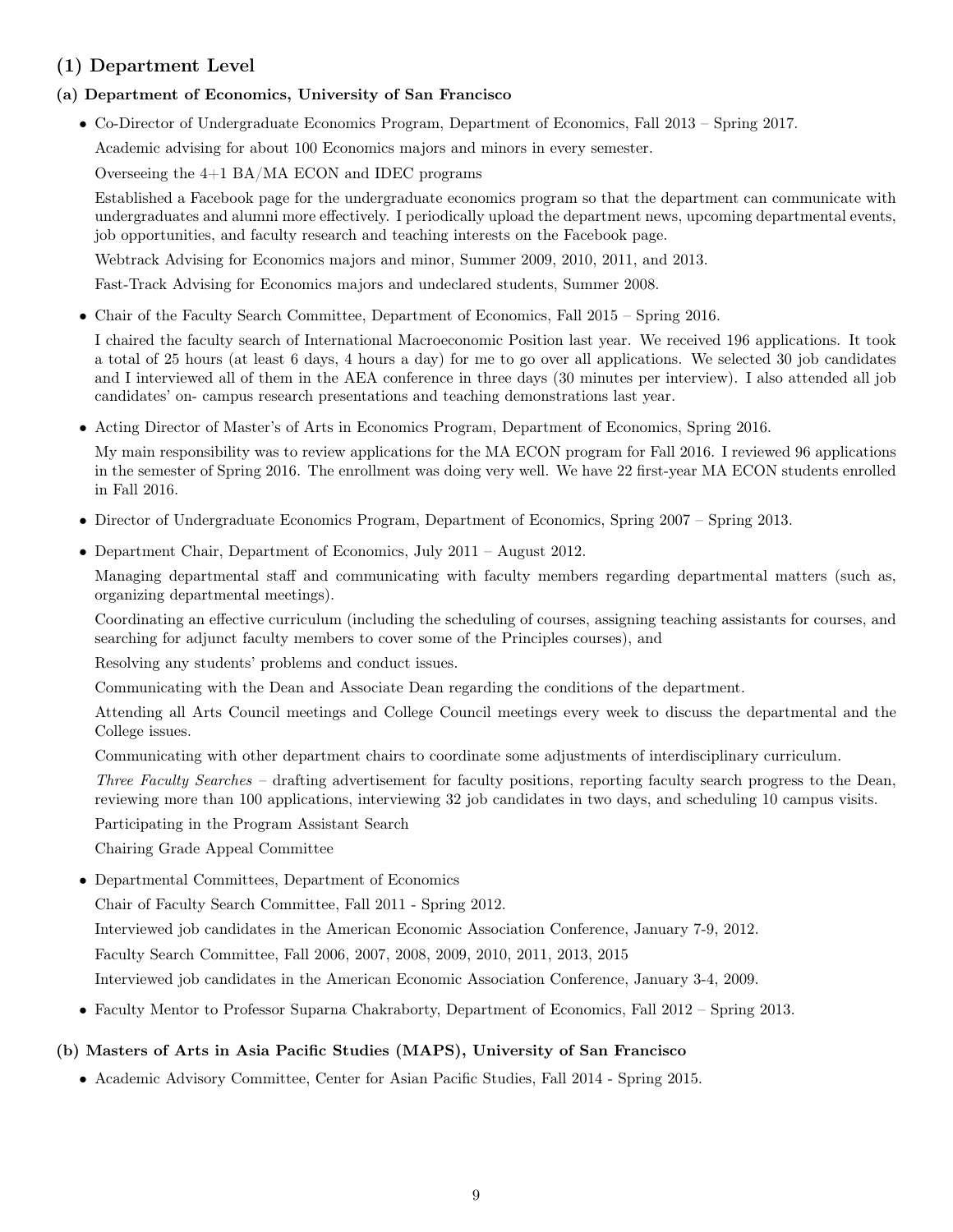# (2) College Level, College of Arts and Sciences, University of San Francisco

- Academic Advisory Committee, Center for Asia Pacific Studies, Fall 2011 Present.
- Dean of College of Arts and Sciences Search Committee, Summer 2010 Fall 2010.
- Phi Beta Kappa Application Committee, Fall 2012 Present.
- College Curriculum Committee, Fall 2007 Spring 2010.
- Faculty Development Funds Committee, Fall 2008 Spring 2010.
- Undeclared-Students Advising Committee, Fall 2007 Spring 2009.

# (3) University Level, University of San Francisco

• Finance Committee of the Board of Trustees, Fall 2010 – Spring 2012.

# (4) Other Services to USF Students/College/Economics Department, University of San Francisco

- Graduate Open House: Introducing the MA ECON and MA IDEC programs for prospective graduate students, Fall 2007, 2008, Spring 2009, Fall 2010, 2011, 2012 and 2013.
- Economics department representative at Major/Minor Fair 2006 Present
- Shadow Program: Providing admitted high school seniors an opportunity to visit campus for a day to shadow current USF students to class, Spring 2009 and Spring 2010.
- Econ Major/Minor Meeting 2007, August 20, 2007.
- Undeclared Student Advising Meeting 2008, April 7, 2008.
- Economics department representative in the Major Orientation, January 17, 2007.
- Nominated students for the Honors Program in the Humanities (HPH), 2006 2008.
- Active participation in the life of the University, attending University-wide events, such as, Banner demonstration sessions, faculty development lunches, first-year teaching meetings with Professor Michael Bloch.

# Services to Other Institutions

- External Program Reviewer, Department of Economics, Loyola Marymount University, March 13-14, 2014.
- Departmental or College Committees, University of Southern Mississippi, Hattiesburg, MS, USA. CBA Assessment Committee, 2002 and 2003.

Statistics Curriculum Committee, 2003.

AACSB Assessment Committee, 2004, 2005, and 2006.

Departmental Recruiting Committee, 2006.

Videotaping and organizing seminars of 20th and 21st Annual World Food Day Teleconferences in Cook Library, University of Southern Mississippi, Hattiesburg, MS, USA. 2003, and 2004.

# Service to the Profession

### Board Member

• Empirical Implications of Theoretical Models Summer Institute, Hobby Center for Public Policy, University of Houston, Houston, TX, USA, 2012 - Present.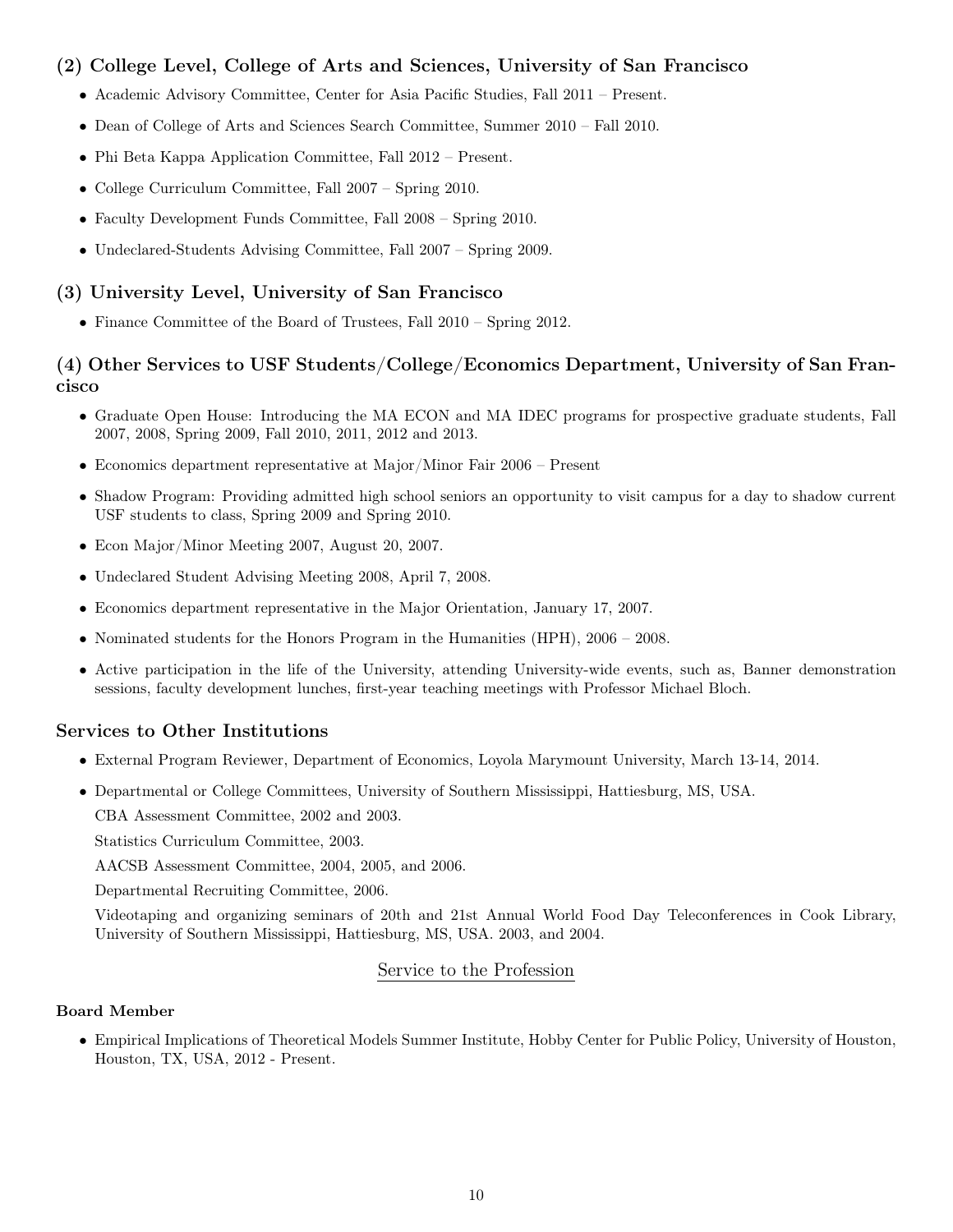#### Discussant of Papers in Conferences

• Western Economic Association International, Seattle, WA, June 29 – 30, 2013.

Served as a discussant for discussing a paper, "Leaders and Followers among U.S. Firms in China An Analysis of Entry Order and Expansion Mode Strategies," Rossitza Wooster and Donna Paul, Portland State University.

• Midwest Economic Association, Cleveland, OH, March 19 – 22, 2009.

Served as a discussant for discussing a paper, "Real Interest Rates and Fiscal Policy: A Global Study," Ellis Heath, West Virginia University.

• Midwest Economic Association, Milwaukee, WI, March 11 – 13, 2005.

Served as a discussant for discussing a paper, "Introduction Income Imputation: Improving Data Quality in the Consumer Expenditure Survey," by Geoffrey D. Paulin, Bureau of Labor Statistics.

Served as a discussant for discussing a paper, "The Behavior of the Producer Price Index: 1913 to 2004," by Shaikh A. Hamid, Southern New Hampshire University.

• Midwest Economic Association, Chicago, IL, March 18 – 21, 2004.

Served as a discussant for discussing a paper, "Asymmetric Effects of Monetary Policy" by Marc Hayford, Loyola University Chicago.

• Midwest Economic Association, St. Louis, MO, March 28 – 30, 2003.

Served as a discussant for discussing a paper, "When Bad Things Happen to Good Banks: Contagious Bank Runs and Currency Crises" by Raphael H. Solomon, Bank of Canada.

#### Chair in Conference Sessions

- Association for Public Economic Theory Conference, Nashville, TN, July  $6 8$ , 2007 Served as a chair in the session of Dynamics, Risk Sharing and Expectations.
- Midwest Macroeconomics Meetings, Iowa State University, Ames, IA, May  $14 16$ , 2004. Served as a chair in the session of Learning.
- Midwest Economic Association, St. Louis, MO, March 28 30, 2003. Served as a chair in the session of Banks and Banking.

### Referee/Reviewer of Academic Journals

• American Journal of Political Science (6 times), Atlantic Economic Journal, The B.E. Journal of Macroeconomics, Bulletin of Economic Research, Contemporary Economic Policy, Economic Change and Restructuring, Economics Letters, Electoral Studies (4 times), Empirical Economics (2 times), Global Economic Review, International Economic Journal, Journal of Asia-Pacific Business, Journal of Economic Behavior & Organization, Journal of Economic Dynamic and Control, Journal of International Money and Finance, Journal of Macroeconomics, Journal of Money, Credit and Banking, Macroeconomic Dynamics, Review of International Economics, The World Economy.

### Service to the Community

#### Interviews with Media

- Interviewed by *The Associated Press* regarding the thesis research of one of my graduate students in August 2013.
- Interviewed by KTSF Channel 26 commenting on the Debt Ceiling Crisis on August 2, 2011.
- Interviewed by KTSF Channel 26 commenting on the Credit Crunch and Financial Crisis in the United States on October 9, 2008.
- Interviewed by KTSF Channel 26 commenting on the \$700 Billion Bailout Plan and the current financial crisis on September 30, 2008.